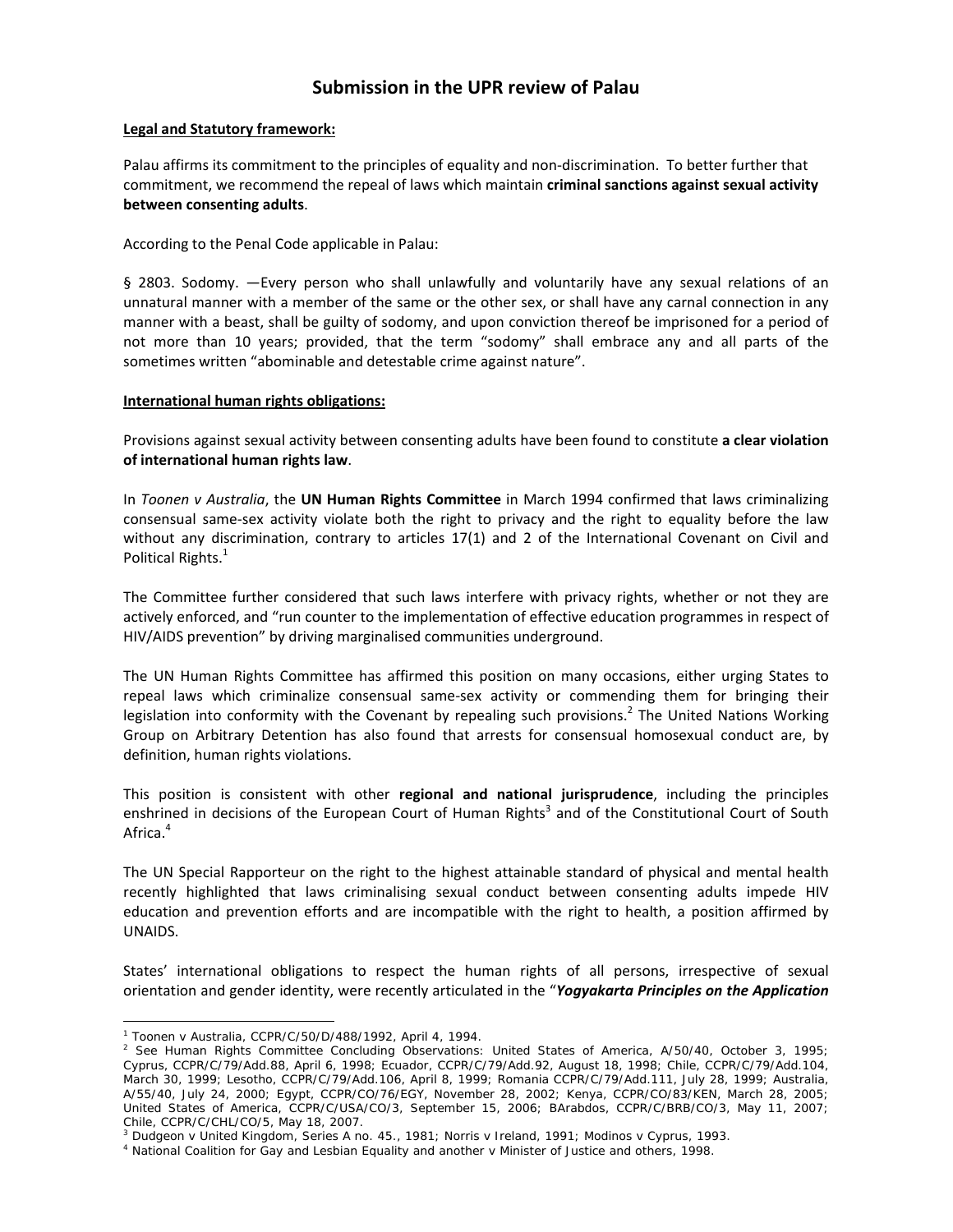*of International Human Rights Law in relation to Sexual Orientation and Gender Identity*". The Principles were developed and unanimously adopted by a distinguished group of human rights experts, from diverse regions and backgrounds. These experts included judges, academics, a former UN High Commissioner for Human Rights, UN Special Procedures, members of treaty bodies, members of civil society and others.

Principle 2 of the Yogyakarta Principles affirms the right of all persons to equality before the law without discrimination on the basis of sexual orientation or gender identity, and specifically confirms the obligation of States to "repeal criminal and other legal provisions that prohibit or are, in effect, employed to prohibit consensual sexual activity among people of the same sex who are over the age of consent, and ensure that an equal age of consent applies to both same‐sex and different‐sex sexual activity."

Principle 6 of the Yogyakarta Principles affirms the right of all persons, regardless of sexual orientation or gender identity, to the enjoyment of privacy without arbitrary or unlawful interference, and confirms States' obligation to "repeal all laws that criminalise consensual sexual activity among persons of the same sex who are over the age of consent, and ensure that an equal age of consent applies to both same-sex and different-sex sexual activity."<sup>5</sup> The Principles also call on States to "ensure that criminal and other legal provisions of general application are not applied to *de facto* criminalise consensual sexual activity among persons of the same sex who are over the age of consent."

The **UN High Commissioner for Human Rights**, Ms. Navanethem Pillay, in a statement to a High‐level Meeting on Human Rights, Sexual Orientation and Gender Identity, United Nations (New York) Thursday, 18 December 2008, affirmed: "The principle of universality admits no exception. Human rights truly are the birthright of all human beings. (…) Sadly, … there remain too many countries which continue to criminalize sexual relations between consenting adults of the same sex in defiance of established human rights law. Ironically many of these laws, like Apartheid laws that criminalized sexual relations between consenting adults of different races, are relics of the colonial era and are increasingly becoming recognized as anachronistic and as inconsistent both with international law and with traditional values of dignity, inclusion and respect for all… It is our task and our challenge to move beyond a debate on whether all human beings have rights – for such questions were long ago laid to rest by the Universal Declaration – and instead to secure the climate for implementation... Those who are lesbian, gay or bisexual, those who are transgender, transsexual or intersex, are full and equal members of the human family, and are entitled to be treated as such."

**UN Secretary General Ban Ki‐moon** also underlined at a high‐level parallel event held in conjunction with the Human Rights Council:

"Laws criminalizing people on grounds of sexual orientation and gender identity violate the principle of non‐discrimination. They also fuel violence, help to legitimize homophobia and contribute to a climate of hate. No doubt deeply rooted cultural sensitivities can be aroused when we talk about sexual orientation. Social attitudes run deep and take time to change. But cultural considerations should not stand in the way of basic human rights."

## **Recommendation:**

 $\overline{a}$ 

We therefore recommend that the Human Rights Council, in its upcoming UPR review, urge Palau to bring its legislation into conformity with its commitment to equality and non‐discrimination, and its international human rights obligations, by repealing all provisions which may be applied to criminalise sexual activity between consenting adults.

#### **This information is submitted jointly by:**

<sup>&</sup>lt;sup>5</sup> Available in all 6 UN languages at: www.yogyakartaprinciples.org.